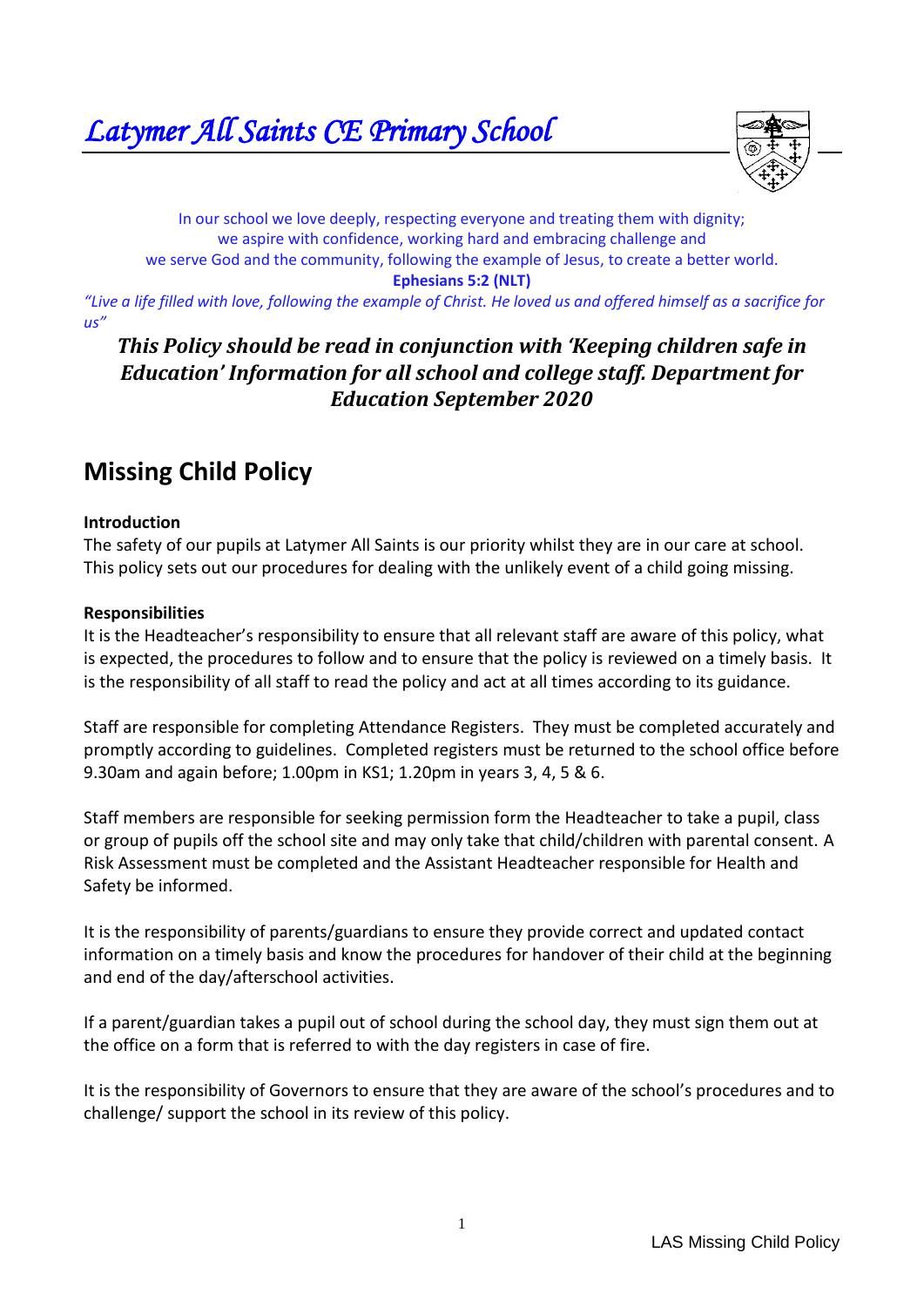# **Procedures Aimed at Reducing Risk of a Missing Pupil**

# **Start of the school day:**

- $\triangleright$  Parents are clear about when responsibility for their children's care in school passes to school staff and back to them during the start and ending of the school day.
- $\triangleright$  There are clear procedures for welcoming children to school;
	- o Parents/Guardians are expected to bring their children into Nursery where they are greeted by staff. On collection from Nursery, children are escorted into the care of their parents/guardians by members of staff.
	- o In the main school in KS1 teachers greet their classes at the classroom door and dismiss them into the care of parents/guardians from the classroom at the end of the day.
	- o In KS2, years 3&4 children make their way to their classrooms and are dismissed by class teachers at the end of the day from the classroom door into the care of their parents/guardians.
	- o When children reach year 5 children are permitted to come to and go home from school by themselves with their parents/guardians consent.
	- $\circ$  Classroom doors are closed at 9.00am in the main building, after this time pupils report to the main school office via the main entrance where their names are recorded in the late book.
	- o Class teachers are in school from 8.30am
	- o School staff are on duty from 8.30am in the playground.
	- o Parents/guardians are asked to provide a list of adults who they give permission to pick up their child.
	- o If someone different is sent to collect the child, the parent should phone in advance with the name of that person.
	- $\circ$  If anyone unexpected turns up to collect the child, the parent/guardian must be contacted to confirm they have sent that adult. If this cannot be confirmed the child will remain in school until one of the designated adults comes for the child or the child's parent/guardian has been contacted.

#### **During lesson time:**

- $\triangleright$  Staff mark registers promptly and accurately electronically onto Schloarpack, meaning that office staff can access the information quickly.
- $\triangleright$  External gates are closed or checked (where gates are automatically locking) by the site management staff. All staff are responsible for ensuring classroom doors and doors leading to non-gated areas are closed.
- $\triangleright$  The majority of external doors are 'fobbed'.
- $\triangleright$  If pupils leave the classroom to work in other areas of the school the class teacher ensures adequate supervision is maintained at all times and pupils are accounted for on their return to the classroom.
- $\triangleright$  Updated contact information for parents and guardians is sought and maintained.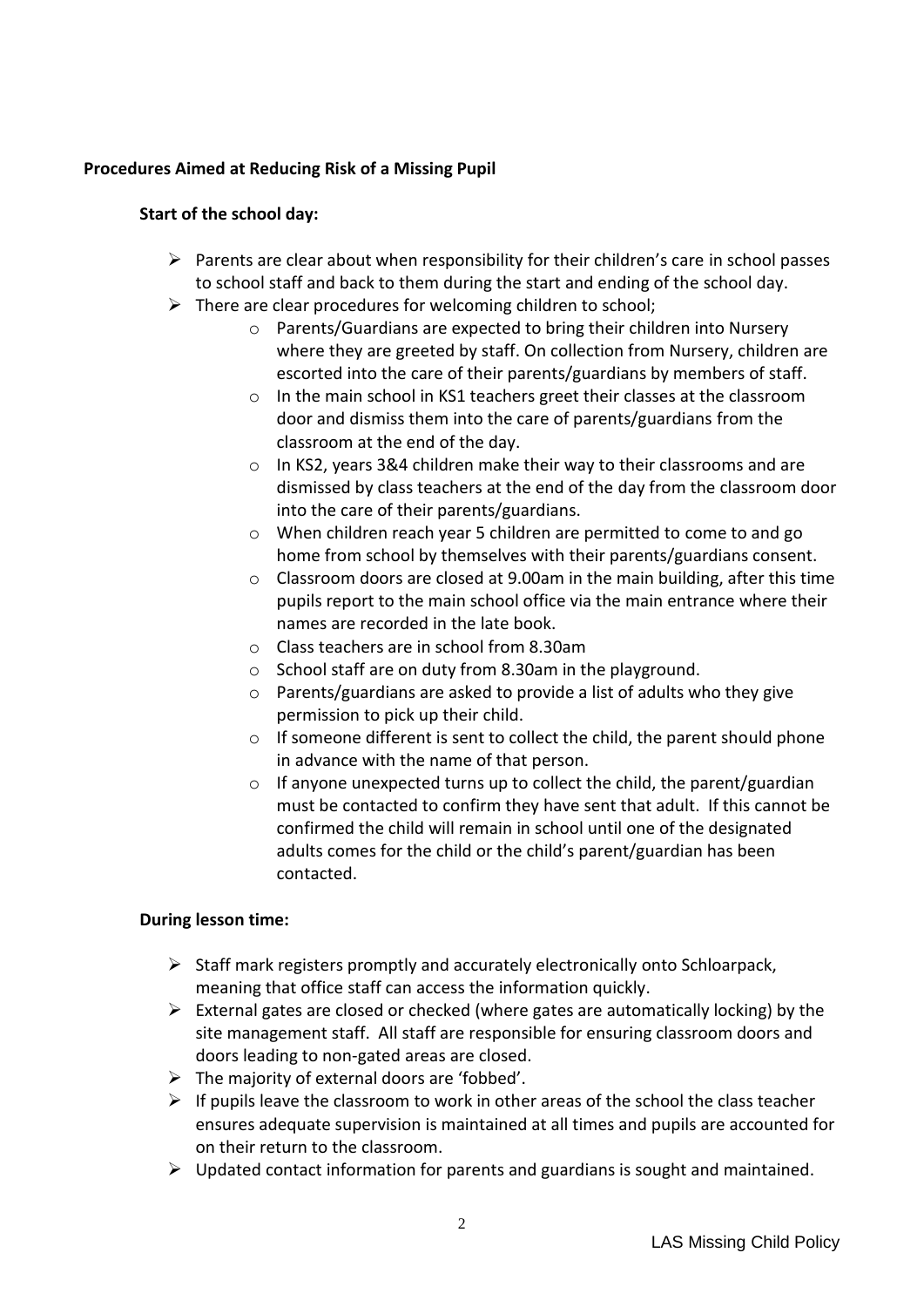$\triangleright$  Staff on playground duty should be in the playground when the pupils come out and patrol all areas of the playground.

# **During Lunchtime:**

- $\triangleright$  Lunchtime supervisory staff are situated in the dining hall and the playground. There are members of the Senior Leadership Team (SLT) on duty both in the dining hall and the playground daily. SEND children have additional supervision, which is of a higher adult to child ratio.
- $\triangleright$  All external gates are secured and only able to be opened by fob or a key.

#### **Educational Visits:**

- $\triangleright$  Thorough risk assessments are carried out and it is ensured that adult/pupil ratios are adhered to.
- $\triangleright$  Written permission is requested from parents/guardians before pupils are able to attend a visit outside of school.
- $\triangleright$  Parents attending the trip are briefed thoroughly by class teachers and do not travel separately from the class and the teacher in charge.
- $\triangleright$  The teacher in charge is responsible for ensuring that a head count/ register of the children is carried out regularly and that supporting adults are aware of their safeguarding responsibilities.

# **After School Clubs & Activities:**

- $\triangleright$  A register of pupils is taken at each session.
- $\triangleright$  Consent forms are obtained from the parents.
- For one off activities or workshops that are different to the 'Afterschool Club' parents of pupils in Years 5 and 6 can agree to them going home by themselves, again explicit consent must be obtained from the parents for this to happen.

# **1. Procedures In The Event of A Child Going Missing**

In the event of a member of staff fearing a child has gone missing while at school:

- I. If a teacher suspects that a child is missing from a lesson or activity, they contact the nearest member of the SLT and the school office immediately. The SLT member and any teaching assistants/support staff will carry out a thorough search of the building, including outside areas, toilets and storage areas.
- II. The office staff will check that the child has not been taken from the site by their parent or whether they are attending an appointment.
- III. A thorough check of the school premises will be made to ensure that all external doors/gates were locked. If it is discovered that this was not done, this should be reported to SLT immediately and the area secured.